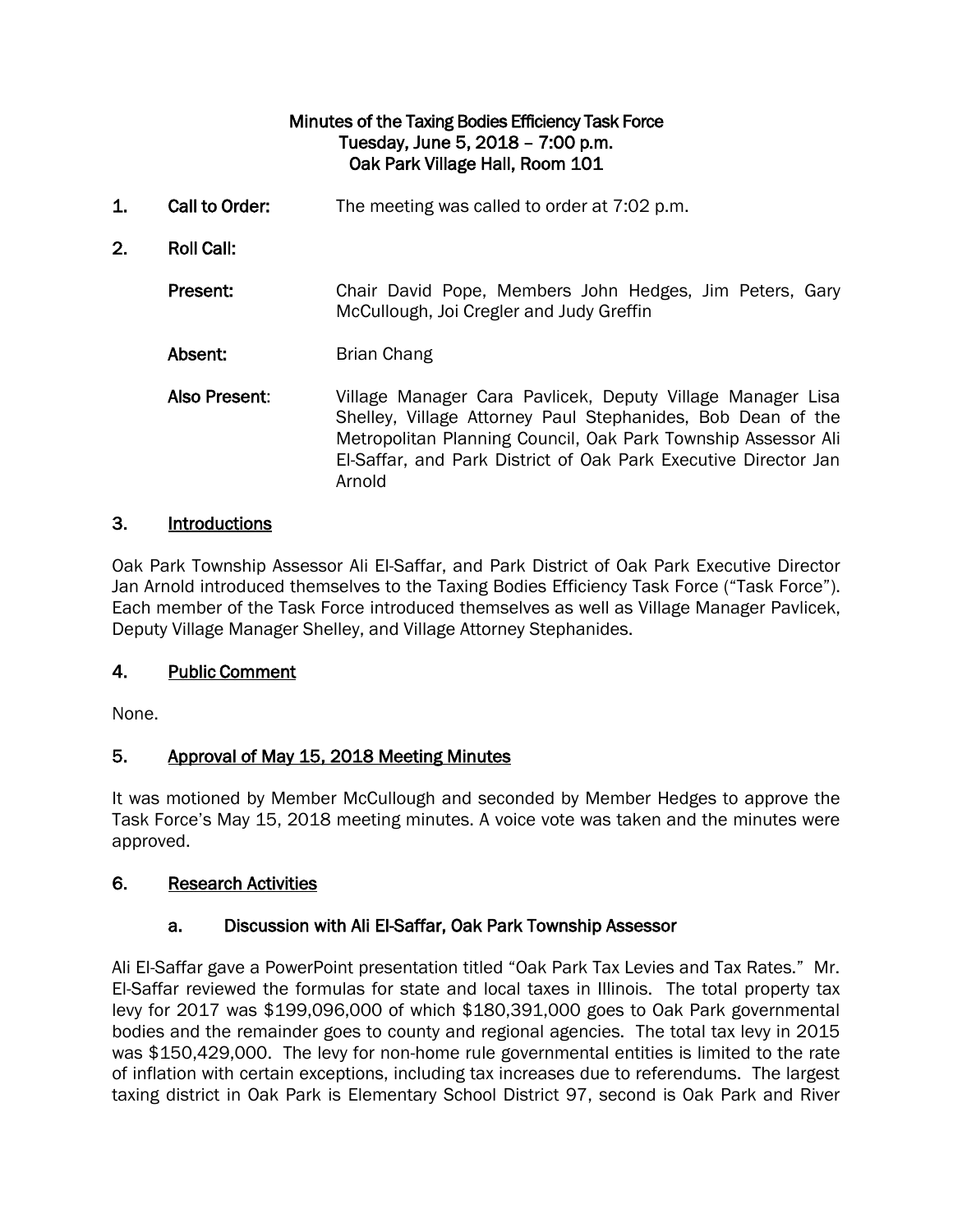Forest High School District 200, the Village of Oak Park is third, the Park District of Oak Park is fourth, the Oak Park Public Library is fifth and Oak Park Township is sixth. Mr. El-Saffar presented the history of the property tax levies for each of these taxing districts since the year 2000. Mr. El-Saffar compared the history of the total tax levies in Oak Park from the year 2000 against the levies in Berwyn, Elmwood Park, River Forest and Forest Park.

## b. Review of Civic Federation study on effective tax rates

Bob Dean reviewed a handout from the Metropolitan Planning Council comparing Oak Park's effective tax rate against the effective tax rates in Berwyn, Evanston, Mount Prospect, Palatine and Park Ridge. Oak Park's effective tax rate has gone up over the last 10 years and the rate of the increases is comparable to the other municipalities.

### c. Review of MPC research on correlation between tax rates and number of taxing bodies

Bob Dean also highlighted the tax rates in DuPage County verses the number of taxing bodies located in a given area in DuPage County pursuant to the handout.

## 7. Comparable Communities

### a. Discussion with Jane Grover, former Evanston alderwoman

Jane Grover, former Councilwoman for the City of Evanston and current Outreach Principal for the Chicago Metropolitan Agency for Planning, gave a presentation on the City of Evanston's experience with the dissolution of Evanston Township with the City assuming the Township's functions. Ms. Grover discussed the referendum and legislative process for the dissolution of Evanston Township and provided a handout summarizing the process and providing the legal documents that accomplished the dissolution. A state statute had to be enacted to accomplish the dissolution which was provided as part of the handout. The functions of the Township are now performed by the City's Health and Human Services Department.

Ms. Grover also discussed the City of Evanston's current experience with priority based budgeting, which calls for a comprehensive review of all programs and expenditures by the City with a ranking system for the programs and expenditures. This process is currently ongoing and 52 programs are under review. Ms. Grover discussed Evanston's experience with the sharing of services with other taxing bodies.

#### b. Findings from discussions with comparable communities and schedule for future discussions

Bob Dean informed the Task Force that a conversation is scheduled with the Evanston's City Manager and Health Department Director. A conversation occurred last week with the Village of Woodridge.